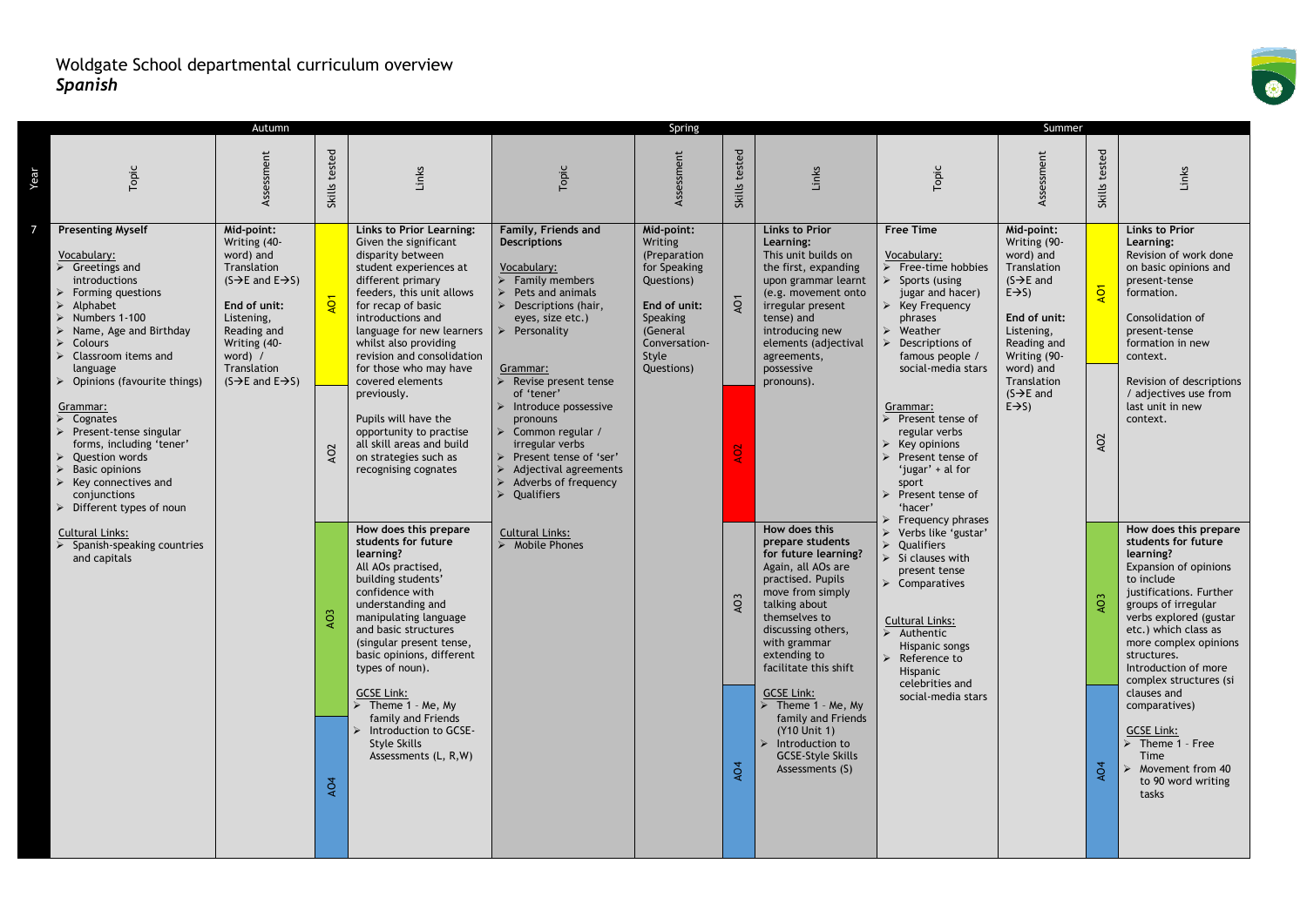| House and Home                            | Mid-point:                                |                 | Links to Prior Learning:         | Town and Local Area                            | Mid-point:    |                 | <b>Links to Prior</b>            | <b>School and Future</b>            | Mid-point:             |                 | Links to Prior          |
|-------------------------------------------|-------------------------------------------|-----------------|----------------------------------|------------------------------------------------|---------------|-----------------|----------------------------------|-------------------------------------|------------------------|-----------------|-------------------------|
| Vocabulary:                               | Writing (90-                              |                 | Revision of key grammar          | Vocabulary:                                    | Writing       |                 | Learning:                        | Plans                               | Writing (90-           |                 | Learning:               |
| $\triangleright$ Locations                | word)                                     |                 | covered in Y7, in a new          | $\triangleright$ Places in a town              | (Preparation  |                 | This unit focuses on             | Vocabulary:                         | 150 word)              |                 | Key grammar such as     |
| $\triangleright$ Place types              |                                           |                 | context: Present Tense,          | $\triangleright$ Directions                    | for Speaking  |                 | widening students'               | $\triangleright$ School subjects    |                        |                 | present tense and key   |
| $\triangleright$ Adjectives to describe   | End of unit:                              |                 | Adjectival agreements,           | $\triangleright$ Weekend plans                 | Questions)    |                 | range (adjectives,               | > Past vs. present                  | End of unit:           |                 | opinion structures are  |
| where you live                            | Listening,                                |                 | Time and Frequency               | $\triangleright$ City vs. Countryside          |               |                 | opinions, verbs,                 | $\triangleright$ Time               | Listening,             |                 | revised here in a new   |
| $\triangleright$ Rooms in a house         | Reading and                               | <b>AOT</b>      | phrases. This is equally         | > Town past vs. present                        | End of unit:  | AO <sub>1</sub> | complex structures),             | $\triangleright$ School day         | Reading and            |                 | context. Additionally,  |
| Furniture                                 | Writing (40-90                            |                 | true for the skill of            |                                                | Speaking      |                 | whilst looking at new            | $\triangleright$ Ideal school day   | Writing (90-           |                 | producing language in   |
| $\triangleright$ Ideal house              | words) /                                  |                 | forming and justifying           | Grammar:                                       | (General      |                 | tenses and time                  | $\triangleright$ Facilities         | 150 word) and          |                 | two time frames is      |
| $\triangleright$ Chores                   | Translation                               |                 | opinions.                        | $\triangleright$ Revise 'hay'                  | Conversation- |                 | frames.                          | $\triangleright$ Rules              | Translation            |                 | continued (as per Y8    |
|                                           | $(S \rightarrow E$ and $E \rightarrow S)$ |                 |                                  | > Present tense of 'ir'                        | Style         |                 |                                  | $\triangleright$ After-school clubs | $(S \rightarrow E$ and |                 | unit 2) and indeed      |
| Grammar:                                  |                                           |                 | Pupils will consolidate          | $\triangleright$ Revise opinions and           | Questions)    |                 | Pupils consolidate               | $\triangleright$ Jobs & Future      | $E \rightarrow S$ )    |                 | built upon (movement    |
| $\triangleright$ Revise present tense     |                                           |                 | technique for writing 90-        | justifications                                 |               |                 | technique for                    | Plans                               |                        |                 | into three time frames) |
| regulars                                  |                                           |                 | word tasks (introduced at        | $\blacktriangleright$<br>Introduce imperatives |               |                 | general-conversation             |                                     |                        |                 |                         |
| $\triangleright$ Definite / indefinite    |                                           |                 | the end of Y7)                   | $\triangleright$ Introduce near future         |               |                 | speaking questions               | Grammar:                            |                        |                 | Pupils will consolidate |
| articles                                  |                                           |                 |                                  | $\triangleright$ Introduce / revise            |               |                 | (done Y7 unit 2)                 | $\triangleright$ Revise regular     |                        |                 | technique for writing   |
| > Revision of 'hacer'                     |                                           |                 |                                  | comparatives                                   |               |                 |                                  | present tense                       |                        |                 | 90-word tasks and,      |
| Revise 'ser'                              |                                           | AO2             |                                  | (superlatives for top                          |               | AO <sub>2</sub> |                                  | (estudiar)                          |                        | AO <sub>2</sub> | where appropriate,      |
| $\triangleright$ Introduce present of     |                                           |                 |                                  | sets)                                          |               |                 |                                  | Revise verbs like                   |                        |                 | move to producing 150   |
| 'estar'                                   |                                           |                 |                                  | Introduce key<br>$\blacktriangleright$         |               |                 |                                  | gustar                              |                        |                 | words.                  |
| $\triangleright$ Servs. Estar             |                                           |                 |                                  | imperfect forms and                            |               |                 |                                  | Revise adjectival                   |                        |                 |                         |
| $\triangleright$ Revise adjectival        |                                           |                 | How does this prepare            | past time phrases                              |               |                 | How does this                    | agreements                          |                        |                 | How does this prepare   |
| agreements                                |                                           |                 | students for future              | (hace)                                         |               |                 | prepare students                 | $\triangleright$ Exclamations       |                        |                 | students for future     |
| > Using 'tener' and 'hay'                 |                                           |                 | learning?                        | Using two tenses                               |               |                 | for future learning?             | $\triangleright$ Introduce          |                        |                 | learning?               |
| $\triangleright$ Prepositions             |                                           |                 |                                  | together                                       |               |                 | All AOs practised.               | imperfect tense                     |                        |                 | All AOs practised.      |
| $\triangleright$ Introduce conditional    |                                           |                 | All AOs practised,               |                                                |               |                 | Shift in complexity,             | $\triangleright$ Using 3 tenses     |                        |                 | Consolidation of        |
| phrases                                   |                                           |                 | building students'               | Cultural links:                                |               | AO <sub>3</sub> | with focus on                    | together                            |                        |                 | communicating in two    |
| $\triangleright$ Time and Frequency       |                                           |                 | confidence with                  | > Work on 'Bilbao'                             |               |                 | communicating in                 | (imperfect,                         |                        | AO <sub>3</sub> | time frames and shift   |
| phrases                                   |                                           |                 | understanding and                |                                                |               |                 | two time frames                  | present,                            |                        |                 | towards                 |
|                                           |                                           |                 | manipulating language.           |                                                |               |                 | (allowing access to              | conditional)                        |                        |                 | communicating in        |
| Cultural links:                           |                                           |                 | New GCSE context                 |                                                |               |                 | higher bands on                  | $\triangleright$ Infinitive         |                        |                 | three time frames       |
| $\triangleright$ Work on 'Islas Canarias' |                                           |                 | introduced, widening             |                                                |               |                 | GCSE mark schemes)               | constructions                       |                        |                 | (allowing access to top |
|                                           |                                           |                 | pupils' range and variety        |                                                |               |                 |                                  | $\triangleright$ Future time        |                        |                 | bands on GCSE mark      |
|                                           |                                           | AO <sub>3</sub> | of language.                     |                                                |               |                 | <b>GCSE Link:</b>                | phrases                             |                        |                 | schemes) and            |
|                                           |                                           |                 |                                  |                                                |               |                 | $\triangleright$ Theme 2 - Home, |                                     |                        |                 | introduction of more    |
|                                           |                                           |                 | <b>GCSE Link:</b>                |                                                |               |                 | Town,                            | Cultural links:                     |                        |                 | complex structures      |
|                                           |                                           |                 | $\triangleright$ Theme 2 - Home, |                                                |               |                 | Neighbourhood                    | $\triangleright$ Spanish school     |                        |                 | (infinitive             |
|                                           |                                           |                 | Town, Neighbourhood              |                                                |               |                 | and Region                       | system / day                        |                        |                 | constructions).         |
|                                           |                                           |                 | and Region                       |                                                |               |                 | Consolidation of                 |                                     |                        |                 |                         |
|                                           |                                           |                 | Consolidation of 90              |                                                |               |                 | technique for                    |                                     |                        |                 | <b>GCSE Link:</b>       |
|                                           |                                           |                 | word technique                   |                                                |               |                 | General                          |                                     |                        |                 | Theme 3 - Current       |
|                                           |                                           |                 |                                  |                                                |               | AO <sub>4</sub> | Conversation                     |                                     |                        | AO <sub>4</sub> | and Future Study        |
|                                           |                                           |                 |                                  |                                                |               |                 |                                  |                                     |                        |                 | and Employment          |
|                                           |                                           |                 |                                  |                                                |               |                 |                                  |                                     |                        |                 | Movement from 90        |
|                                           |                                           |                 |                                  |                                                |               |                 |                                  |                                     |                        |                 | to 150 word writing     |
|                                           |                                           |                 |                                  |                                                |               |                 |                                  |                                     |                        |                 | tasks                   |
|                                           |                                           |                 |                                  |                                                |               |                 |                                  |                                     |                        |                 |                         |
|                                           |                                           | AO <sub>4</sub> |                                  |                                                |               |                 |                                  |                                     |                        |                 |                         |
|                                           |                                           |                 |                                  |                                                |               |                 |                                  |                                     |                        |                 |                         |

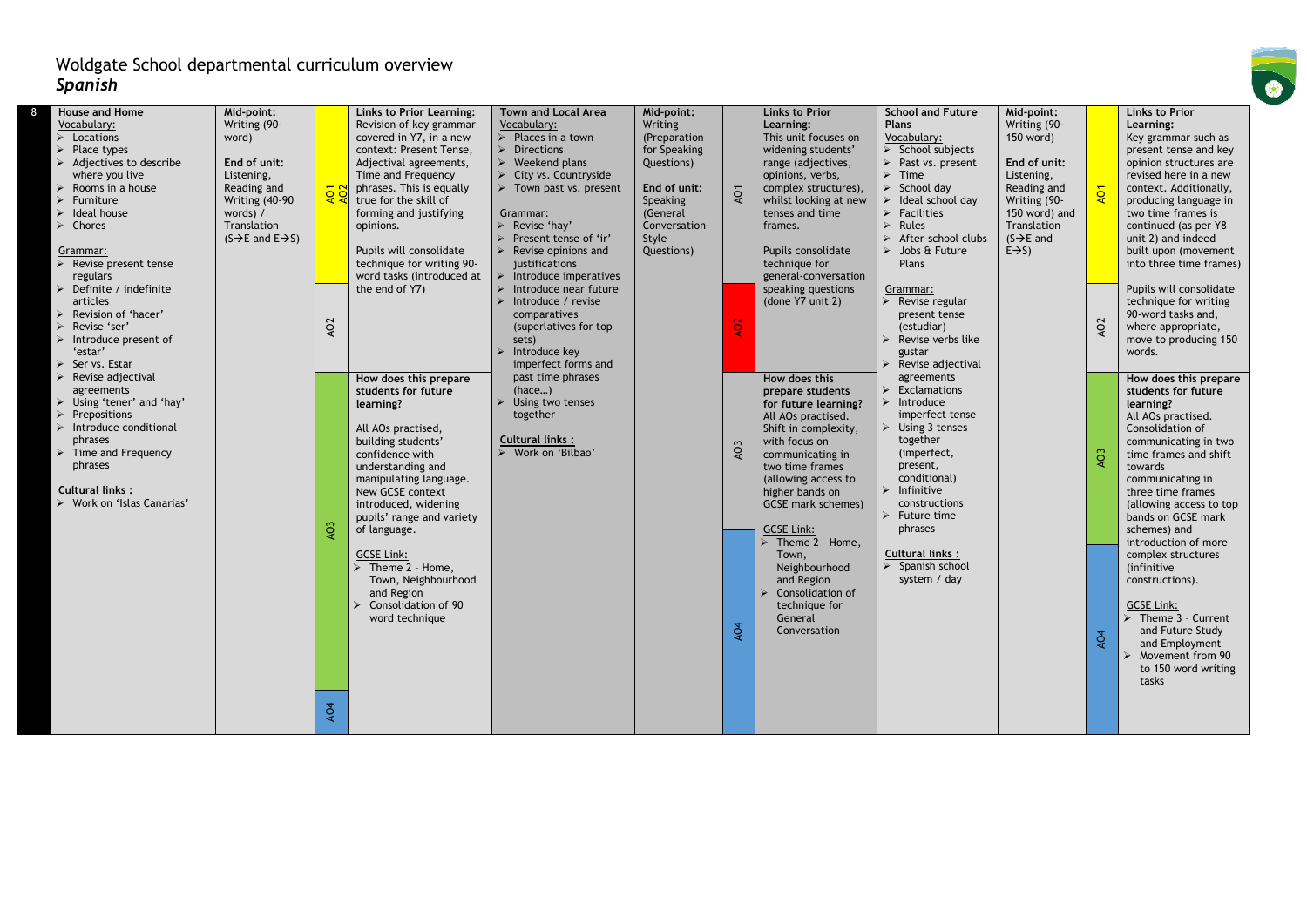| Writing (90-<br>word) and<br>Translation<br>$(E \rightarrow S)$<br>End of unit:<br>Writing (90-<br>word) and<br>Translation<br>$(E \rightarrow S)$ | Revision of key grammar<br>covered in Y7/8, in a new<br>context: Present Tense,<br>Opinions, Near future.<br>Communication in three<br>time frames<br>consolidated.<br>Pupils also consolidate<br>technique for writing 90-<br>word tasks (introduced at<br>the end of Y7) | Zipi y Zape<br>Vocabulary:<br>$\triangleright$ Characters<br>$\triangleright$ Themes<br>$\triangleright$ Comparisons<br>Descriptions (pupils /<br>teachers)<br>Relationships<br>$\triangleright$ Ideal friend / teacher<br>$\triangleright$ Film reviews<br>Grammar:<br>Adjectival agreements | Writing<br>(Photocard<br>and<br>Preparation<br>for Speaking<br>Questions)<br>End of unit:<br>Speaking<br>(General<br>Conversation-<br>Style<br>Questions) | AO1             | learning<br>This cultural unit<br>allows students to<br>revise and<br>consolidate language<br>from a variety of<br>previous units given<br>the subject matter:<br>a) Descriptions,<br>Friendships and<br>Relationships (Y7<br>Units 1 and 2) | Vocabulary:<br>$\triangleright$ Transport<br>$\triangleright$ Countries<br>$\triangleright$ Holiday Activities<br>Past activities<br>$\triangleright$ Accommodation<br>and Facilities<br>Future holiday<br>plans<br>$\blacktriangleright$ Ideal holiday<br>Grammar:<br>Present tense | Writing (90-<br>150 word)<br>End of unit:<br>Listening,<br>Reading and<br>Writing (90-<br>150 word) | <b>AOT</b>      | All major tenses<br>learned across KS3 are<br>revised and used in a<br>different context.<br>Countries are revised<br>following Y8 Home,<br>Town and Local Area<br>topics. Activities are<br>also revised and<br>extended, following<br>the final Y7 module.<br>Elements of family and<br>friends (Y7) are |
|----------------------------------------------------------------------------------------------------------------------------------------------------|----------------------------------------------------------------------------------------------------------------------------------------------------------------------------------------------------------------------------------------------------------------------------|-----------------------------------------------------------------------------------------------------------------------------------------------------------------------------------------------------------------------------------------------------------------------------------------------|-----------------------------------------------------------------------------------------------------------------------------------------------------------|-----------------|----------------------------------------------------------------------------------------------------------------------------------------------------------------------------------------------------------------------------------------------|--------------------------------------------------------------------------------------------------------------------------------------------------------------------------------------------------------------------------------------------------------------------------------------|-----------------------------------------------------------------------------------------------------|-----------------|------------------------------------------------------------------------------------------------------------------------------------------------------------------------------------------------------------------------------------------------------------------------------------------------------------|
|                                                                                                                                                    | How does this prepare<br>students for future<br>learning?                                                                                                                                                                                                                  | Superlatives<br>Reflexive verbs<br>Introduce conditional<br>Revise preterite tense<br><b>Cultural links:</b><br>Cultural unit on film -<br>authentic language in<br>a new context.                                                                                                            |                                                                                                                                                           |                 | Revision of key<br>grammar such as<br>adjectival<br>agreement,<br>comparatives and<br>using three<br>timeframes<br>How does this<br>prepare students<br>for future learning?                                                                 | Present tense of<br>$\cdot$ ir'<br>Present tense of<br>'soler'<br>Preterite tense<br>regulars<br>Preterite tense<br>irregulars - ser,<br>tener, ir, hacer<br>Near future tense<br>Conditional tense                                                                                  |                                                                                                     | AO <sub>2</sub> | covered when<br>discussing who you go<br>on holiday with and<br>why.<br>How does this prepare<br>students for future<br>learning?                                                                                                                                                                          |
|                                                                                                                                                    | All AOs practised.<br>Transactional language<br>focused on (restaurant /<br>doctor's), building<br>student confidence with<br>demands of role-play<br>element of Speaking<br>exam. Increased<br>complexity - imperatives,<br>preterite tense<br>introduced.                |                                                                                                                                                                                                                                                                                               |                                                                                                                                                           | AO3             | All AOs practised.<br>Focus on the<br>technique of the<br><b>GCSE Photocard</b><br>(Foundation Writing<br>and Speaking - Both).<br><b>GCSE Link:</b><br>$\triangleright$ Theme 3 - School<br>Theme 1<br>Relationships                        | <b>Cultural links:</b><br>Hispanic holiday<br>destinations /<br>countries                                                                                                                                                                                                            |                                                                                                     | AO <sub>3</sub> | All AOs practised. As<br>the final unit in KS3,<br>this allows students to<br>communicate<br>effectively in three<br>time frames across 5/6<br>tenses (for highest-<br>attaining pupils). It<br>covers a different area<br>of the GCSE course for<br>those continuing and                                  |
|                                                                                                                                                    | <b>GCSE Link:</b><br>$\triangleright$ Theme 2 - Social Issues<br>(Health)<br>$\triangleright$ Theme 1 - Customs<br>and Festivals (Tapas)<br>Consolidation of 90<br>word technique<br>focus with Speaking<br>Role-Play in mind                                              |                                                                                                                                                                                                                                                                                               |                                                                                                                                                           | AO <sub>4</sub> | technique for<br>General<br>Conversation and<br>focus on<br>techniques and<br>strategies for<br><b>GCSE Photocard</b><br>(Writing and<br>Speaking)                                                                                           |                                                                                                                                                                                                                                                                                      |                                                                                                     | AO <sub>4</sub> | provides useful<br>transactional material<br>on a relevant topic for<br>those who may not be<br>but who would like to<br>visit Spain for their<br>own holidays.<br><b>GCSE Link:</b><br>$\triangleright$ Theme 2 - Travel<br>and Tourism<br>Consolidation of 150<br>word writing tasks                     |
|                                                                                                                                                    | <b>AO1</b><br>AO <sub>2</sub><br>AO <sub>3</sub><br>AO4                                                                                                                                                                                                                    | $\triangleright$ Transactional language                                                                                                                                                                                                                                                       | Comparatives and                                                                                                                                          |                 |                                                                                                                                                                                                                                              | b) School elements<br>(Y8 Unit 3)<br>Consolidation of                                                                                                                                                                                                                                | regulars                                                                                            |                 |                                                                                                                                                                                                                                                                                                            |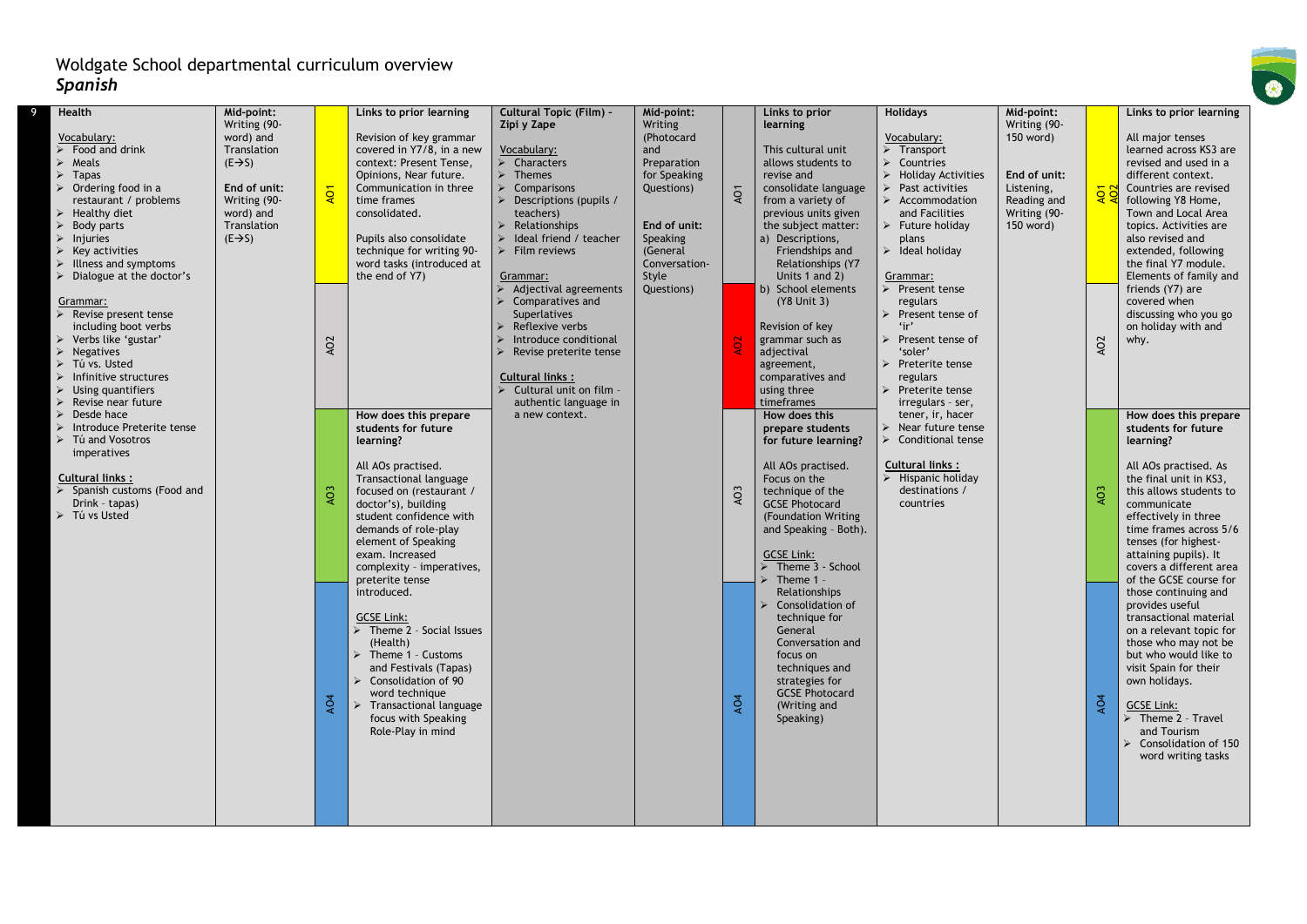| Self, Family and<br>10                       | End of Unit:                  |                 | Links to prior learning                               | <b>Holidays</b>                                   | End of Unit:            |                 | Links to prior                       | Y10 Exams                                                       | Mixed Exam             |                 |                                         |
|----------------------------------------------|-------------------------------|-----------------|-------------------------------------------------------|---------------------------------------------------|-------------------------|-----------------|--------------------------------------|-----------------------------------------------------------------|------------------------|-----------------|-----------------------------------------|
| Relationships + Technology /                 | Listening,                    |                 | Family members,                                       | Vocabulary                                        | Listening,              |                 | learning                             | Content:                                                        | Paper (1-9)            |                 |                                         |
| <b>Free Time</b>                             | Reading and                   | <b>AO1</b>      | Physical/ Character                                   | > Weather                                         | Reading +               | <b>AO1</b>      | $\triangleright$ Holidays (Y9 Unit   | Based on first 4 units                                          | for Listening,         | <b>Q</b>        |                                         |
| Vocabulary                                   | Writing                       |                 | descriptions (Y7 Unit                                 | $\triangleright$ Countries                        | Translation             |                 |                                      | only                                                            | Reading and            |                 |                                         |
| $\triangleright$ Family members              | (Photocard,                   |                 | 2)                                                    | $\triangleright$ Activities                       | $(S \rightarrow E)$ and |                 | > Countries (Y8 Unit                 |                                                                 | Writing.               |                 |                                         |
| > Physical / Character                       | Foundation                    |                 | Opinions (Y7 Units)                                   | $\triangleright$ Transport                        | Writing                 |                 | 2)                                   |                                                                 | Speaking: Full         |                 |                                         |
| Descriptions                                 | Translation $E \rightarrow S$ |                 | Plans (Y8 Unit 2)                                     | $\triangleright$ Preferences                      | (Photocard              |                 | $\triangleright$ Past activities (Y9 |                                                                 | exam at                |                 |                                         |
| Social Media and Apps                        | and 90-word)                  |                 | <b>Regular Present</b>                                | Past activities                                   | and 90-word)            |                 | Unit $1)$                            |                                                                 | Foundation             |                 |                                         |
| $\triangleright$ Making arrangements,        |                               |                 | Tense (Y7)                                            | $\triangleright$ Accommodation and                |                         |                 | > Present Tense                      |                                                                 | level                  |                 |                                         |
| meeting and excuses                          |                               |                 | Adjectival                                            | facilities                                        |                         |                 | (Y7/8/9)                             |                                                                 |                        | AO <sub>3</sub> |                                         |
| Reading materials<br><b>Opinions</b>         |                               |                 | Agreement (Y7)<br>Past tense (Y8)                     | $\triangleright$ Hotel dialogue /<br>reservations |                         |                 | > Preterite Tense<br>(Y9 Unit 1)     |                                                                 |                        |                 |                                         |
| $\triangleright$ Relationships               |                               |                 | Free Time (Y7 Unit                                    | $\triangleright$ Hotel problems                   |                         |                 | $\triangleright$ Numbers 1-100       |                                                                 |                        |                 |                                         |
|                                              |                               | AO <sub>2</sub> | 3)                                                    | $\triangleright$ Holiday positives and            |                         | AO <sub>2</sub> | (Y7 Unit 1)                          |                                                                 |                        |                 |                                         |
| Grammar                                      |                               |                 | Ser vs. Estar (Y8                                     | negatives                                         |                         |                 | > Imperfect Tense                    |                                                                 |                        |                 |                                         |
| Regular present tense                        |                               |                 | Unit $1$ )                                            |                                                   |                         |                 | (Y8)                                 |                                                                 |                        |                 |                                         |
| Possessive adjectives                        |                               |                 |                                                       | Grammar                                           |                         |                 | $\triangleright$ Tú vs. Usted (Y9    |                                                                 |                        |                 |                                         |
| $\triangleright$ Verbs poder and querer      |                               |                 |                                                       | Revision I form Present                           |                         |                 | Unit $1$ )                           |                                                                 |                        |                 |                                         |
| $\triangleright$ Adjectival agreement        |                               |                 |                                                       | Tense                                             |                         |                 |                                      |                                                                 |                        | $\tilde{q}$     |                                         |
| Para + infinitive                            |                               |                 |                                                       | $\triangleright$ Impersonal verbs                 |                         |                 | How does this                        | Home, Town and                                                  | End of Unit:           |                 | Links to prior learning                 |
| The Present Continuous                       |                               |                 |                                                       | (flipar etc)                                      |                         |                 | prepare students                     | <b>Local Area</b>                                               | Listening,             |                 | > House (Y8 Unit 1)                     |
| Prepositions                                 |                               |                 | How does this prepare                                 | $\triangleright$ Irregular verb hacer in          |                         |                 | for future learning?                 | Vocabulary                                                      | Reading                |                 | $\triangleright$ Places in town (Y8     |
| Adverbs of frequency                         |                               |                 | students for future                                   | <b>Preterite Tense</b>                            |                         |                 | This unit builds on                  | $\triangleright$ House                                          | (Translation           |                 | Unit $2)$                               |
| Connectives                                  |                               |                 | learning?                                             | <b>Revision of Present</b>                        |                         |                 | the work completed                   | Places in town                                                  | $S\rightarrow E$ ) and |                 | Future Plans (Y8                        |
| $\triangleright$ Ser and estar. When to use  |                               |                 | As the first unit of the                              | Tense in full                                     |                         |                 | in the same topic                    | $\triangleright$ Directions                                     | Writing (90-           |                 | Unit $3)$                               |
| them                                         |                               | AO <sub>3</sub> | GCSE Course, this topic                               | $\triangleright$ Ser in Present Tense             |                         | AO <sub>3</sub> | during Y9 (Unit 3).                  | $\triangleright$ Shops                                          | word OR 150-           | $\overline{Q}$  | $\triangleright$ Tú vs. Usted (Y9       |
| Forming a simile                             |                               |                 | builds on work completed<br>in Y7 on Self, family and | $\triangleright$ Impersonal verbs                 |                         |                 | Here, pupils continue                | $\blacktriangleright$<br>Souvenirs                              | word)                  |                 | Unit $1)$                               |
| Negatives for recognition<br>Reflexive verbs |                               |                 | friends whilst also                                   | $\triangleright$ Stem changing verb<br>preferir   |                         |                 | to revise key                        | $\triangleright$ Prices                                         |                        |                 | $\triangleright$ Revision of 3 time     |
| $\triangleright$ The personal 'a'            |                               |                 | allowing for revision of                              | $\triangleright$ Irregular verbs: tener           |                         |                 | grammar in new<br>contexts whilst    | <b>Regional features</b><br>$\blacktriangleright$<br>Activities |                        |                 | frames (Y9)<br>> Activities (Y7 Unit 3  |
| $\triangleright$ Recognition of past tense   |                               |                 | key grammar such as the                               | & ir (Present.T)                                  |                         |                 | broadening their                     | $\triangleright$ Geography                                      |                        |                 | / Y10 Unit 4)                           |
|                                              |                               |                 | present tense and                                     | $\triangleright$ Synonyms for porque              |                         |                 | knowledge of topic-                  | $\triangleright$ Future Plans                                   |                        |                 | $\triangleright$ Past visit (Y9 Unit 3) |
|                                              |                               |                 | adjectival agreements. In                             | (ya que etc)                                      |                         |                 | specific vocabulary                  | $\triangleright$ Clothes and                                    |                        |                 | $\triangleright$ Consolidation of       |
|                                              |                               |                 | addition, pupils are able                             | > Numbers 1-100 (%)                               |                         |                 | and grammatical                      | Problems                                                        |                        |                 | exam technique /                        |
|                                              |                               |                 | to expand their                                       | > Preterite Tense                                 |                         |                 | structures.                          | $\triangleright$ Town problems                                  |                        |                 | skills (90/150 word)                    |
|                                              |                               |                 | vocabulary further in                                 | regular verbs                                     |                         |                 |                                      | $\triangleright$ Changes in town                                |                        |                 |                                         |
|                                              |                               |                 | relation to this topic.                               | > Preterite Tense of ser                          |                         |                 | All AOs are practise                 | $\triangleright$ Past visit                                     |                        |                 |                                         |
|                                              |                               |                 | There are also                                        | $\triangleright$ The Imperfect Tense              |                         |                 | and all but Speaking                 |                                                                 |                        |                 |                                         |
|                                              |                               |                 | opportunities to extend                               | $\triangleright$ Revision of question             |                         |                 | are tested, allowing                 | Grammar                                                         |                        |                 |                                         |
|                                              |                               |                 | with additional grammar                               | words                                             |                         |                 | pupils more first-                   | $\triangleright$ A + el = al                                    |                        |                 |                                         |
|                                              |                               | AO <sub>4</sub> | points (Personal 'a' etc.)                            | $\triangleright$ Use of the Usted(es)             |                         | AO <sub>4</sub> | hand experience of                   | $\triangleright$ Command form                                   |                        |                 |                                         |
|                                              |                               |                 |                                                       | form                                              |                         |                 | the more challenging                 | (T <sub>u</sub> )                                               |                        |                 |                                         |
|                                              |                               |                 | Skills-wise, all AOs are                              | Revision of Preterite &                           |                         |                 | nature of materials                  | $\triangleright$ Usted form of                                  |                        |                 |                                         |
|                                              |                               |                 | practised, helping pupils                             | <b>Imperfect Tenses</b>                           |                         |                 | and questions at this                | verb                                                            |                        |                 |                                         |
|                                              |                               |                 | to understand the                                     |                                                   |                         |                 | level. This is the first             | $\triangleright$ Numbers revision                               |                        | AO2<br>AO3      |                                         |
|                                              |                               |                 | increase in challenge at<br>this stage. Assessments   |                                                   |                         |                 | unit of the Theme 2                  | (prices)                                                        |                        |                 |                                         |
|                                              |                               |                 | reflect this. This is the                             |                                                   |                         |                 | group.                               | $\triangleright$ Se puede +<br>infinitive                       |                        |                 |                                         |
|                                              |                               |                 | first unit of the Theme 1                             |                                                   |                         |                 |                                      | <b>Question words</b>                                           |                        |                 |                                         |
|                                              |                               |                 | group                                                 |                                                   |                         |                 |                                      | The Future Tense                                                |                        |                 |                                         |
| School                                       | End of Unit:                  |                 | Links to prior learning                               | <b>Free Time</b>                                  | End of Unit:            |                 | Links to prior                       | + irregular stems                                               |                        |                 |                                         |
| Vocabulary                                   | Speaking                      |                 | $\triangleright$ School (Y8 Unit 3) / Y9              | Vocabulary                                        | Listening,              |                 | learning                             | $\triangleright$ The weather                                    |                        |                 |                                         |
| $\triangleright$ School subjects             | (General                      |                 | Unit $2)$                                             | $\triangleright$ Free-Time activities             | Reading and             |                 | $\triangleright$ Free Time (Y7       | $\blacktriangleright$<br>Demonstratives                         |                        |                 |                                         |
| $\triangleright$ Times of Day and Week       | Conversation-                 | $\overline{4}$  | Impersonal verbs for<br>≻                             | $\triangleright$ TV shows                         | Writing (40-            | $\overline{Q}$  | Unit $3)$                            | (este, esta etc)                                                |                        |                 |                                         |
| $\triangleright$ School facilities           | <b>Style Questions)</b>       |                 | opinions (Y7/8)                                       | $\triangleright$ Films                            | word, 90-word           |                 | $\triangleright$ Films (Y9 Unit 2)   |                                                                 |                        |                 |                                         |
| $\triangleright$ Uniform - clothes           |                               |                 | Free Time (Y7 Unit 3)                                 | $\triangleright$ Sport                            | and Higher              |                 | $\triangleright$ Sport (Y9 Unit 1)   |                                                                 |                        |                 |                                         |
|                                              |                               |                 |                                                       |                                                   |                         |                 |                                      |                                                                 |                        |                 |                                         |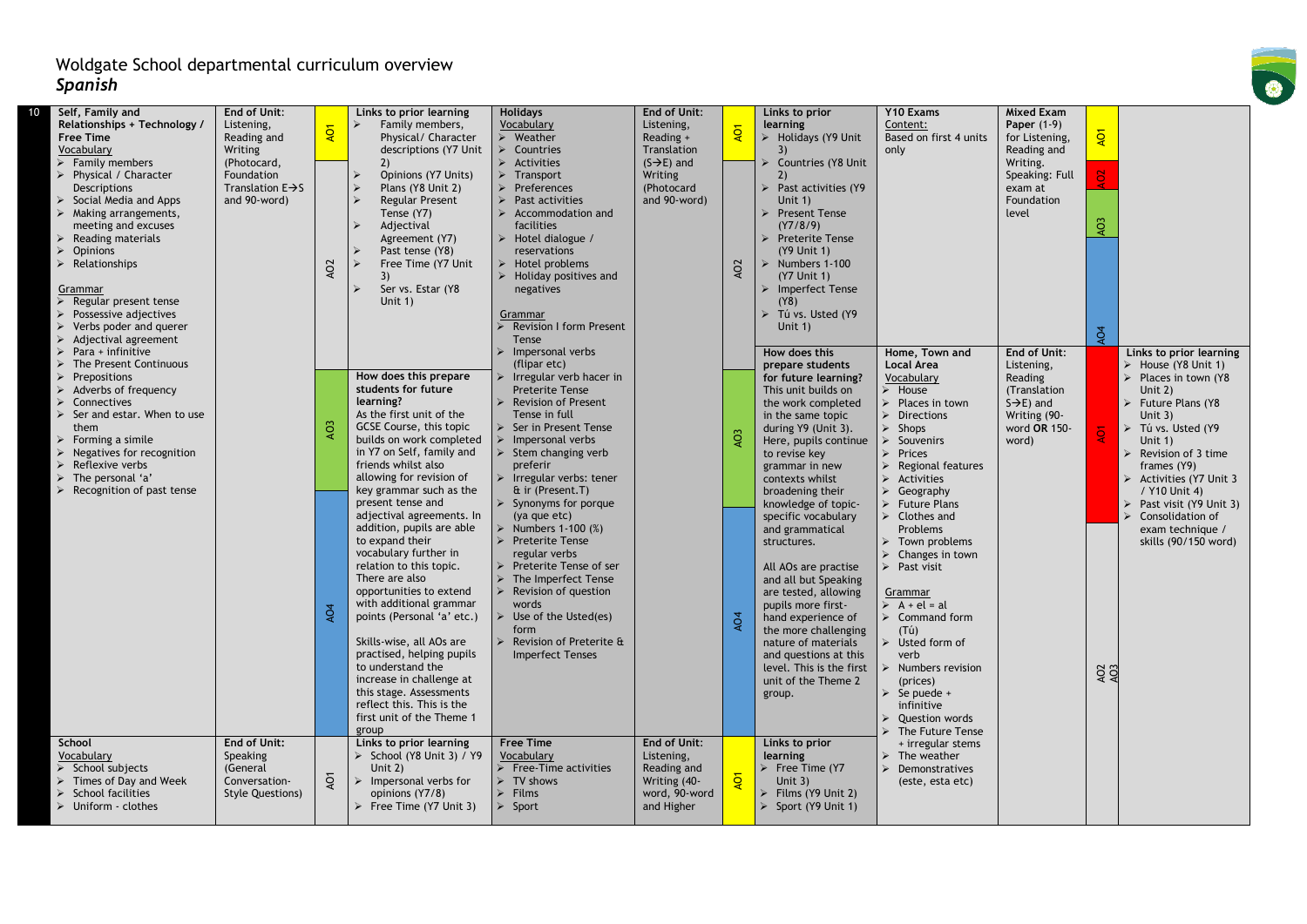| $\triangleright$ School day<br>Tiered for those<br>Descriptions (Y7 Unit<br>$\triangleright$ Music<br>Translation<br>Social Media /<br>> The Conditional<br>$E \rightarrow S$<br>Role Models (Y7<br>$\triangleright$ Modes of transport<br>we already<br>2)<br>$\triangleright$ Reading<br>Tense + irregular<br>$\triangleright$ Time (Y8 Unit 3)<br>$\triangleright$ Descriptions of subjects /<br>know, otherwise<br>$\triangleright$ Trending topics<br>Unit $3)$<br>stems<br>AO <sub>2</sub><br><b>Higher Mark</b><br>Near Future Tense (Y8<br>3 tenses together<br>teachers<br>Different types of<br>Tan and tanto<br>↘<br>> The Perfect Tense<br>$\triangleright$ School past vs. present<br>Scheme.<br>Unit $2)$<br>entertainment<br>(Y9 Unit 3) | How does this prepare<br>student for future<br>learning?<br>This unit consolidates<br>the use of multiple |
|---------------------------------------------------------------------------------------------------------------------------------------------------------------------------------------------------------------------------------------------------------------------------------------------------------------------------------------------------------------------------------------------------------------------------------------------------------------------------------------------------------------------------------------------------------------------------------------------------------------------------------------------------------------------------------------------------------------------------------------------------------|-----------------------------------------------------------------------------------------------------------|
|                                                                                                                                                                                                                                                                                                                                                                                                                                                                                                                                                                                                                                                                                                                                                         |                                                                                                           |
|                                                                                                                                                                                                                                                                                                                                                                                                                                                                                                                                                                                                                                                                                                                                                         |                                                                                                           |
|                                                                                                                                                                                                                                                                                                                                                                                                                                                                                                                                                                                                                                                                                                                                                         |                                                                                                           |
|                                                                                                                                                                                                                                                                                                                                                                                                                                                                                                                                                                                                                                                                                                                                                         |                                                                                                           |
| $\triangleright$ Rules<br>$\triangleright$ Imperfect (Y8 Unit 2)<br>$\triangleright$ Role Models<br>in they form                                                                                                                                                                                                                                                                                                                                                                                                                                                                                                                                                                                                                                        | tenses in a new                                                                                           |
| $\triangleright$ Future trips<br>Comparatives /<br>Revision of past                                                                                                                                                                                                                                                                                                                                                                                                                                                                                                                                                                                                                                                                                     | context, whilst also                                                                                      |
| $\triangleright$ Sports and activities<br>Superlatives (Y8 Unit                                                                                                                                                                                                                                                                                                                                                                                                                                                                                                                                                                                                                                                                                         |                                                                                                           |
| tenses<br>Grammar<br>Idiomatic<br>2)                                                                                                                                                                                                                                                                                                                                                                                                                                                                                                                                                                                                                                                                                                                    | overtly covering the                                                                                      |
| $\triangleright$ Jugar (stem changing                                                                                                                                                                                                                                                                                                                                                                                                                                                                                                                                                                                                                                                                                                                   | Conditional. Pupils                                                                                       |
| $\triangleright$ Speaking Assessment<br>expressions with<br>verb)<br>Grammar<br>(Y7/8/9 Unit 2s)                                                                                                                                                                                                                                                                                                                                                                                                                                                                                                                                                                                                                                                        | have the opportunity                                                                                      |
| $\triangleright$ Impersonal verbs (gustar<br>$\triangleright$ Adjectival agreement<br>quedarse                                                                                                                                                                                                                                                                                                                                                                                                                                                                                                                                                                                                                                                          | to widen their                                                                                            |
| $\frac{2}{403}$<br>Soler + infinitive<br>etc)<br>How does this                                                                                                                                                                                                                                                                                                                                                                                                                                                                                                                                                                                                                                                                                          | knowledge of idiom                                                                                        |
| $\triangleright$ Adjectival agreement<br>(Present Tense)<br>prepare students                                                                                                                                                                                                                                                                                                                                                                                                                                                                                                                                                                                                                                                                            | (necessary for Grades                                                                                     |
| $\triangleright$ Lo Bueno / malo / mejor /<br>Direct object pronouns<br>for future learning?                                                                                                                                                                                                                                                                                                                                                                                                                                                                                                                                                                                                                                                            | 8-9) and this is the                                                                                      |
| How does this prepare<br><b>Imperfect Tense</b><br>peor<br>AO <sub>3</sub><br>Pupils continue to                                                                                                                                                                                                                                                                                                                                                                                                                                                                                                                                                                                                                                                        | second unit of the                                                                                        |
| $\triangleright$ Comparatives and the<br><b>Perfect Tense</b><br>students for future<br>practise using 3 time<br>$\blacktriangle$                                                                                                                                                                                                                                                                                                                                                                                                                                                                                                                                                                                                                       | Theme 2 group. For                                                                                        |
| superlative<br>Acabar de + infinitive<br>learning?<br>frames together,                                                                                                                                                                                                                                                                                                                                                                                                                                                                                                                                                                                                                                                                                  | those aiming for                                                                                          |
| $\triangleright$ Negatives<br>Revisiting ir $a + inf$<br>Following on from the<br>whilst also learning                                                                                                                                                                                                                                                                                                                                                                                                                                                                                                                                                                                                                                                  | Higher, the coverage                                                                                      |
| $\triangleright$ 3 <sup>rd</sup> person Present /<br>(tener ganas de)<br>first unit, this topic<br>the Perfect Tense                                                                                                                                                                                                                                                                                                                                                                                                                                                                                                                                                                                                                                    | of grammar points such                                                                                    |
| AO <sub>3</sub><br>Imperfect of haber / tener<br>Adjectival agreement:<br>builds on work completed<br>(not previously                                                                                                                                                                                                                                                                                                                                                                                                                                                                                                                                                                                                                                   | as 'tan and tanto' as                                                                                     |
| $/$ ser<br>in Y8/9 on School and<br>algunos etc<br>covered).                                                                                                                                                                                                                                                                                                                                                                                                                                                                                                                                                                                                                                                                                            | well as demonstrative                                                                                     |
| $\triangleright$ Verbs of obligation +<br>$\triangleright$ Revision of 3 past<br>Future Plans whilst also<br>Consolidation of                                                                                                                                                                                                                                                                                                                                                                                                                                                                                                                                                                                                                           | adjectives allows them                                                                                    |
| infinitive (prohibir /<br>tenses so far<br>allowing for revision of<br>40/90 word writing                                                                                                                                                                                                                                                                                                                                                                                                                                                                                                                                                                                                                                                               | to increase the                                                                                           |
| permitir /deber/tener<br><b>Numbers revision</b><br>key grammar such as the<br>tasks during this unit                                                                                                                                                                                                                                                                                                                                                                                                                                                                                                                                                                                                                                                   | complexity of their                                                                                       |
| que/hay que)<br>(dates)<br>near future tense. Once<br>help prepare for                                                                                                                                                                                                                                                                                                                                                                                                                                                                                                                                                                                                                                                                                  | work further.                                                                                             |
| Exclamations: ¡Qué +<br>again, pupils are able to<br>Foundation / Higher                                                                                                                                                                                                                                                                                                                                                                                                                                                                                                                                                                                                                                                                                |                                                                                                           |
| noun/adjective!<br>expand their vocabulary<br>exams and Y10                                                                                                                                                                                                                                                                                                                                                                                                                                                                                                                                                                                                                                                                                             | Following on from the                                                                                     |
| $\triangleright$ Near future tense (ir a +<br>further in relation to this<br>mocks.                                                                                                                                                                                                                                                                                                                                                                                                                                                                                                                                                                                                                                                                     | Y10 exams, this unit                                                                                      |
| infinitive)<br>topic. There are also                                                                                                                                                                                                                                                                                                                                                                                                                                                                                                                                                                                                                                                                                                                    | acts as a good                                                                                            |
| $\triangleright$ Question words / forming<br>opportunities to extend                                                                                                                                                                                                                                                                                                                                                                                                                                                                                                                                                                                                                                                                                    | opportunity for pupils                                                                                    |
| questions<br>with additional grammar                                                                                                                                                                                                                                                                                                                                                                                                                                                                                                                                                                                                                                                                                                                    | to work on key AO                                                                                         |
| $\triangleright$ Sequencers/time<br>points (Direct Object                                                                                                                                                                                                                                                                                                                                                                                                                                                                                                                                                                                                                                                                                               | skills and consolidate                                                                                    |
| expressions<br>Pronouns)                                                                                                                                                                                                                                                                                                                                                                                                                                                                                                                                                                                                                                                                                                                                | their understanding of                                                                                    |
| $\triangleright$ Desde hace + time +                                                                                                                                                                                                                                                                                                                                                                                                                                                                                                                                                                                                                                                                                                                    | material covered first                                                                                    |
| <b>Present Tense</b><br>Skills-wise, all AOs are                                                                                                                                                                                                                                                                                                                                                                                                                                                                                                                                                                                                                                                                                                        | in Y8 (Units 1 and 2)                                                                                     |
| Recognition of<br>practised and pupils                                                                                                                                                                                                                                                                                                                                                                                                                                                                                                                                                                                                                                                                                                                  |                                                                                                           |
| past/present/future (I)<br>complete a Speaking                                                                                                                                                                                                                                                                                                                                                                                                                                                                                                                                                                                                                                                                                                          |                                                                                                           |
| $\triangleright$ Direct Object pronouns<br>Assessment similar to                                                                                                                                                                                                                                                                                                                                                                                                                                                                                                                                                                                                                                                                                        |                                                                                                           |
| those carried out for                                                                                                                                                                                                                                                                                                                                                                                                                                                                                                                                                                                                                                                                                                                                   |                                                                                                           |
| AO <sub>4</sub><br>AO <sub>4</sub><br>AO <sub>4</sub><br>Y7/8/9 Unit 2. This can                                                                                                                                                                                                                                                                                                                                                                                                                                                                                                                                                                                                                                                                        |                                                                                                           |
| be tiered where                                                                                                                                                                                                                                                                                                                                                                                                                                                                                                                                                                                                                                                                                                                                         |                                                                                                           |
| appropriate. This is the                                                                                                                                                                                                                                                                                                                                                                                                                                                                                                                                                                                                                                                                                                                                |                                                                                                           |
| first unit of the Theme 3                                                                                                                                                                                                                                                                                                                                                                                                                                                                                                                                                                                                                                                                                                                               |                                                                                                           |
| group                                                                                                                                                                                                                                                                                                                                                                                                                                                                                                                                                                                                                                                                                                                                                   |                                                                                                           |
|                                                                                                                                                                                                                                                                                                                                                                                                                                                                                                                                                                                                                                                                                                                                                         |                                                                                                           |
|                                                                                                                                                                                                                                                                                                                                                                                                                                                                                                                                                                                                                                                                                                                                                         |                                                                                                           |
|                                                                                                                                                                                                                                                                                                                                                                                                                                                                                                                                                                                                                                                                                                                                                         |                                                                                                           |
|                                                                                                                                                                                                                                                                                                                                                                                                                                                                                                                                                                                                                                                                                                                                                         |                                                                                                           |
|                                                                                                                                                                                                                                                                                                                                                                                                                                                                                                                                                                                                                                                                                                                                                         |                                                                                                           |
|                                                                                                                                                                                                                                                                                                                                                                                                                                                                                                                                                                                                                                                                                                                                                         |                                                                                                           |
|                                                                                                                                                                                                                                                                                                                                                                                                                                                                                                                                                                                                                                                                                                                                                         |                                                                                                           |
|                                                                                                                                                                                                                                                                                                                                                                                                                                                                                                                                                                                                                                                                                                                                                         |                                                                                                           |
|                                                                                                                                                                                                                                                                                                                                                                                                                                                                                                                                                                                                                                                                                                                                                         |                                                                                                           |
|                                                                                                                                                                                                                                                                                                                                                                                                                                                                                                                                                                                                                                                                                                                                                         |                                                                                                           |
|                                                                                                                                                                                                                                                                                                                                                                                                                                                                                                                                                                                                                                                                                                                                                         |                                                                                                           |

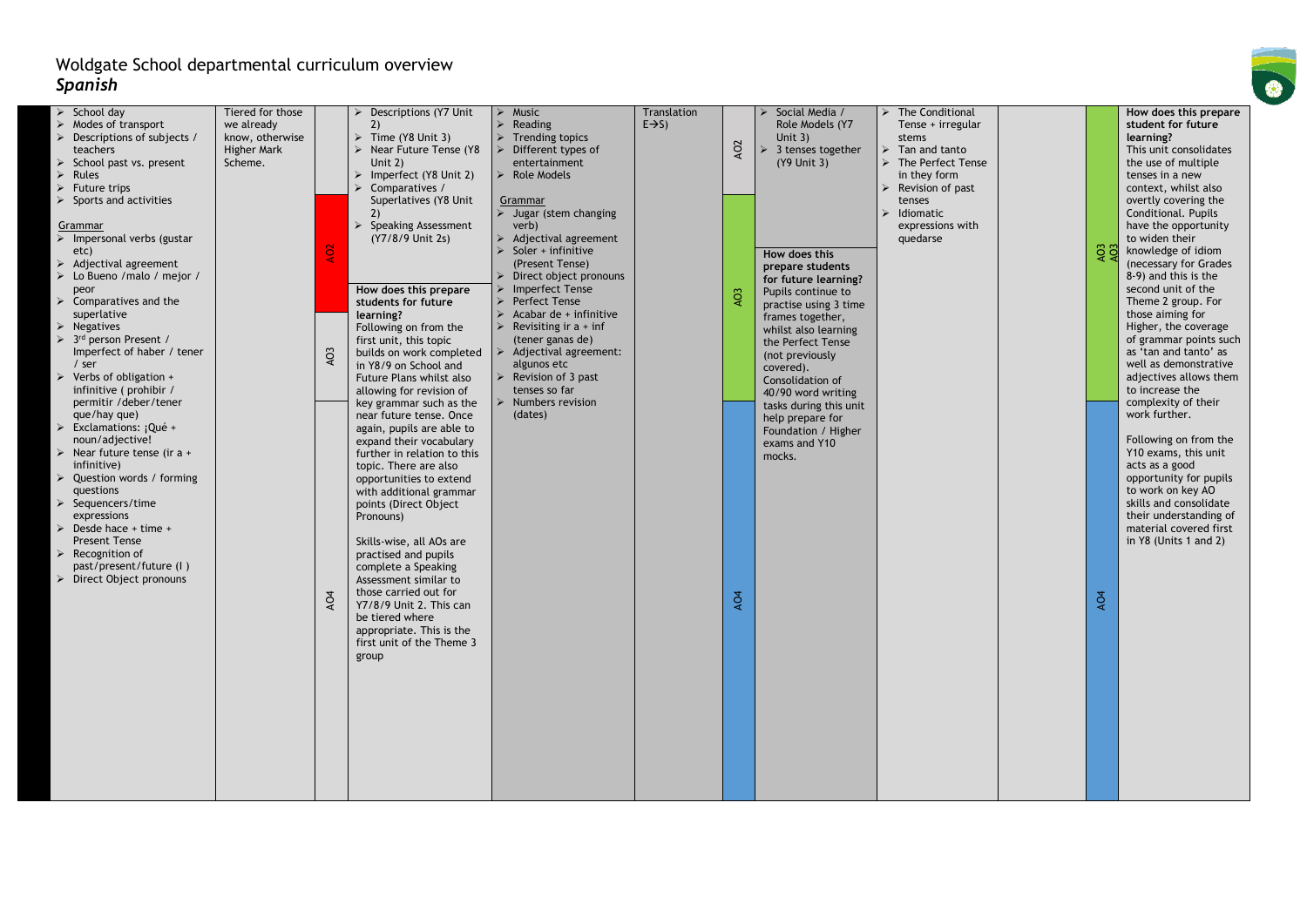